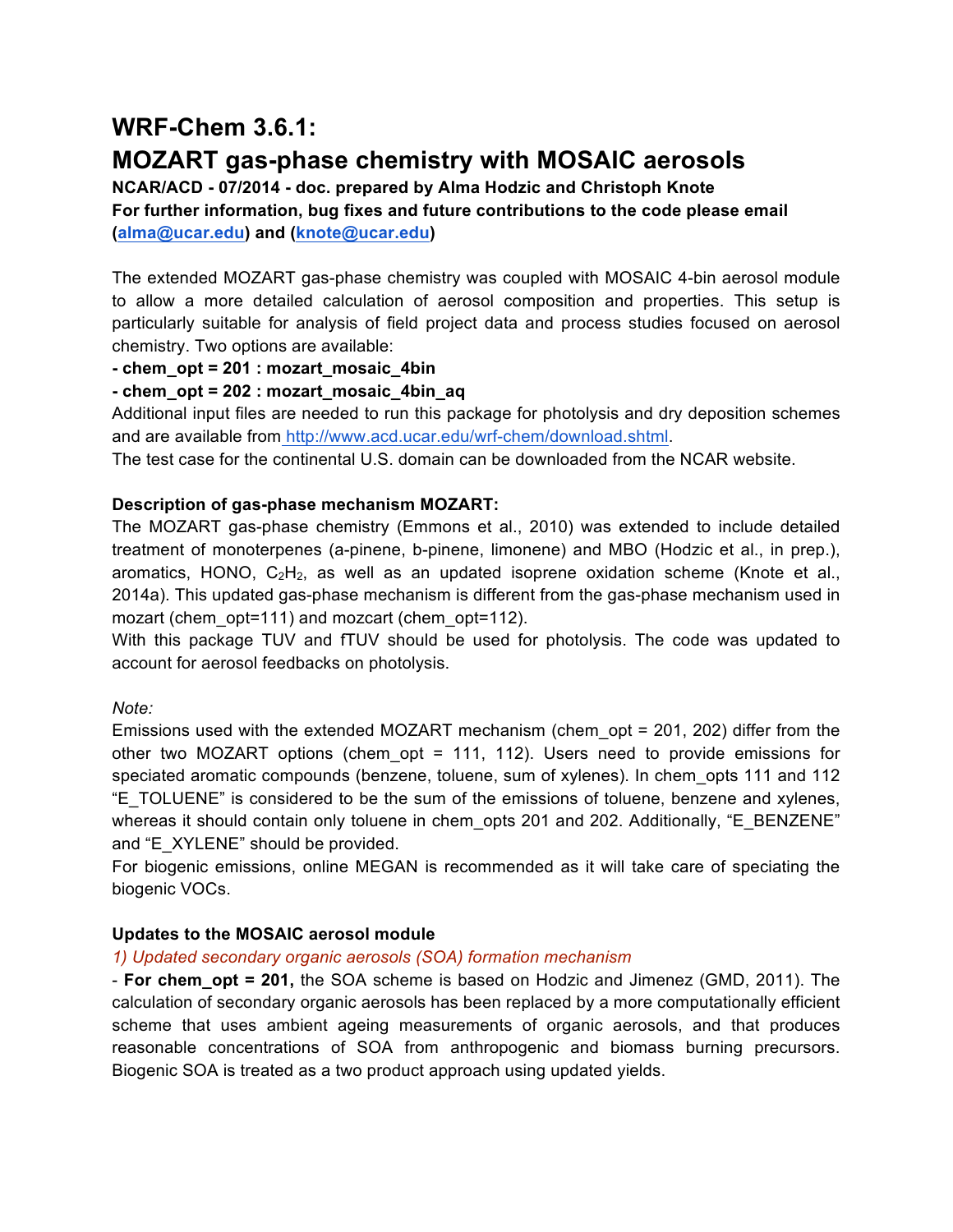- **For chem\_opt = 202**, a volatility basis set (VBS) type description of SOA formation based on Lane et al. (2008) yields and updated by Knote et al. (2014b) is included. Oxidation of multiple biogenic and anthropogenic precursors forms compounds of varying volatility which then partition between the gas- and aerosol-phase depending on total organic aerosol load as well as temperature. Subsequent lowering of volatility through continuous oxidation in the gas-phase is considered, as well as removal of S/IVOCs (see point 3 below). Primary organic aerosols are considered as inert.

#### *2) Glyoxal uptake into aqueous aerosols to form SOA (Knote et al., 2014a)*

Currently, glyoxal SOA is turned on by default for mozart mosaic 4bin (chem opt = 201) or mozart mosaic 4bin aq (chem opt =  $202$ ).

- with mozart mosaic 4bin, a simple surface uptake is used ("simple" in Knote et al. 2014a).

- with mozart\_mosaic\_4bin\_aq the complex version is used ("hybrid" in Knote et al. 2014a).

A new module was added called module mosaic gly.F which contains the glyoxal SOA formation and partitioning code.

- The glyoxal routine is called during ASTEM in module mosaic therm. F
- Available parameterizations are defined in module data mosaic therm.F.

- The choice of glyoxal parametrization called for various chem\_opts can be found in the mosaic aerchem driver routine in module mosaic driver.F If one would like to modify this choice set glysoa\_param to a different option in module\_mosaic\_driver.F, and add additional tracers to the registry.chem.

#### *3) Removal of S/IVOCS was therefore updated with new Henry's law coefficients*

S/IVOCs compounds have been attributed new Henry's law constants (water solubility) calculated from explicit chemistry (Hodzic et al., GRL, 2014). These values have been included in the calculation of removal through convective and grid-scale precipitation, as well as dry deposition. They strongly affect the removal of SOA (as discussed in Knote et al., 2014b).

Below is the brief reminder how this is handled in the model:

- Washout of gases and aerosols by convective precipitation is considered using Grell and Dévényi (2002), which we modified to use Henry's law constants in gas-droplet partitioning.

- Grid-scale precipitation removes aerosols through the scheme implemented in MOSAIC (Easter et al., 2004; Chapman et al., 2009), while washout of trace gases is performed as described in Neu and Prather (2012). The Neu and Prather (2012) scheme also employs an equilibrium approach based on Henry's law constants to consider transfer into cloud droplets and subsequent conversion into rain droplets, as well as collection of gases by falling rain droplets. Both, washout through grid-scale and convective precipitation considers the same gas species with an identical set of Henry's law constants.

- Dry deposition of gases is parameterized in WRF-chem based on Wesely (1978), modeling deposition as a series of resistors consisting of an atmospheric, a laminar sublayer, and a bulk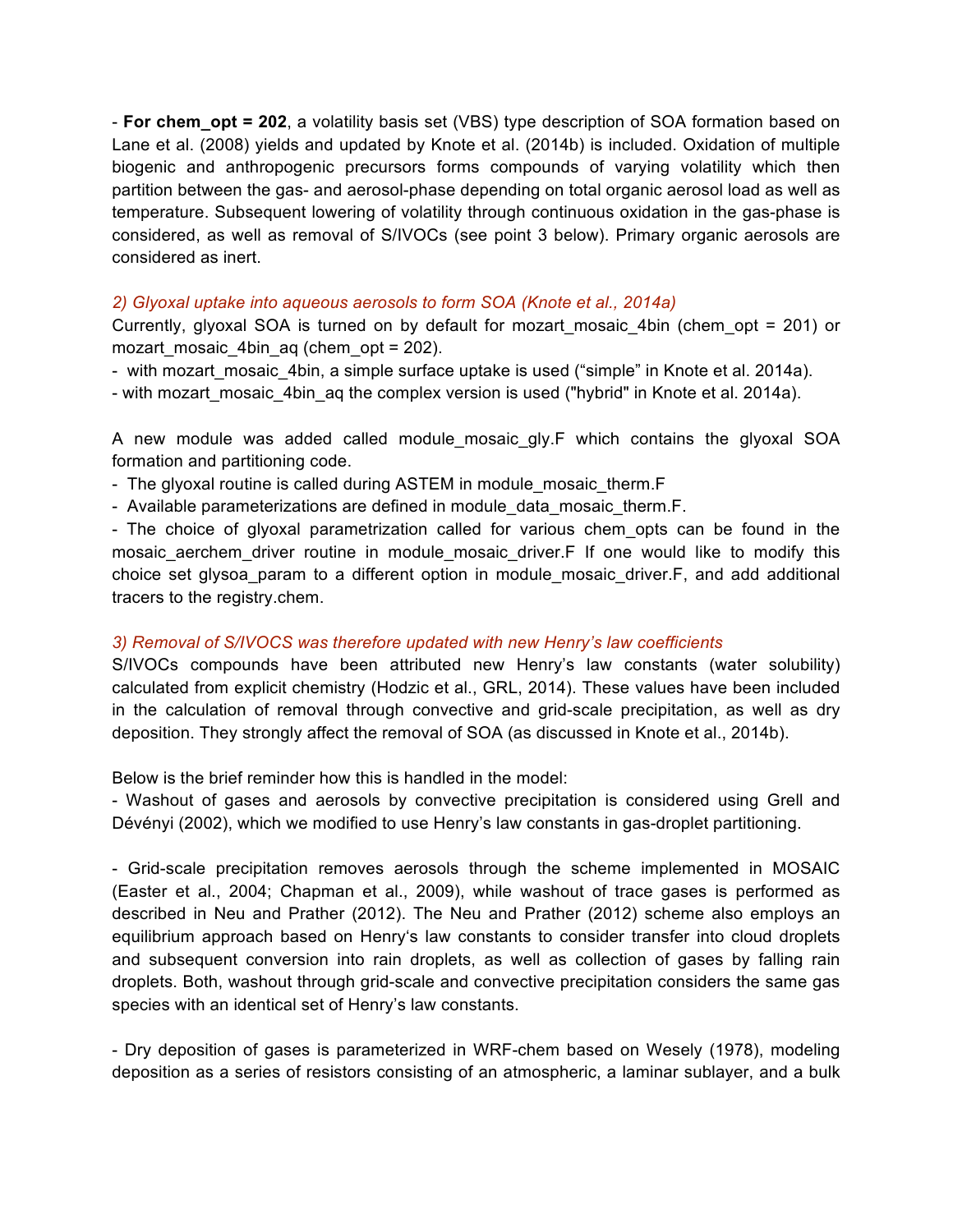surface resistance. The latter is a function of the Henry's law constant of a gas to describe partitioning into plants and other wet surfaces.

#### **Recommended setup:**

We recommend that the following options be used with these two packages, as they have been tested.

Our recommended microphysics is the Morrison double moment scheme (mp\_physics = 10) as it is the only scheme that is hooked up with cloud chemistry, washout of trace gases (Neu and Prather) as well as the explicit aerosol aqueous-phase. Note that precipitation has to be prognostic for this to work (progn = 1). All major PBL schemes should work, but we only tested the MYNN scheme with the  $2.5<sup>th</sup>$ -order turbulence closure (bl\_pbl\_physics = 5). We recommend to use the urban physics parameterization (e.g. sf urban physics  $= 2$ ). The Grell 3D cumulus convection scheme is the only scheme hooked up with cloud chemistry and tracer transport (cu physics  $= 5$ ). Both fTUV and TUV work, but we recommend the use of the full TUV (phot opt  $= 1$ ) as the additional runtime is acceptable. The direct aerosol feedback (aer ra feedback = 1) is hooked up with both chem opt 201 and 202. The indirect aerosol feedback (i.e. activation as cloud droplets) only works with chem\_opt = 202. We also recommend using the heterogeneous uptake of N2O5 onto aerosol particles (n2o5\_hetchem=1). Dust, sea salt and fire plume rise options were not tested, and we used dust opt=3, seas opt=2 and no plume rise.

#### **Example for the Namelist.input file for chem\_opt=201**

| &chem              |          |
|--------------------|----------|
| kemit              | $= 8,$   |
| chem_opt           | $= 201,$ |
| bioemdt            | $= 30,$  |
| photdt             | $= 30.,$ |
| chemdt             | $= 6.0,$ |
| io_style_emissions | $= 2,$   |
| emiss_inpt_opt     | $= 102,$ |
| emiss_opt          | $= 10,$  |
| chem_in_opt        | $= 1.$   |
| phot_opt           | $= 3.$   |
| gas_drydep_opt     | $= 1,$   |
| aer_drydep_opt     | $= 1,$   |
| bio_emiss_opt      | $= 3,$   |
| gas_bc_opt         | $= 1,$   |
| gas_ic_opt         | $= 1,$   |
| aer_bc_opt         | $= 1,$   |
| aer_ic_opt         | = 1,     |
| gaschem_onoff      | $= 1,$   |
| aerchem_onoff      | $= 1,$   |
| wetscav onoff      | $= 1,$   |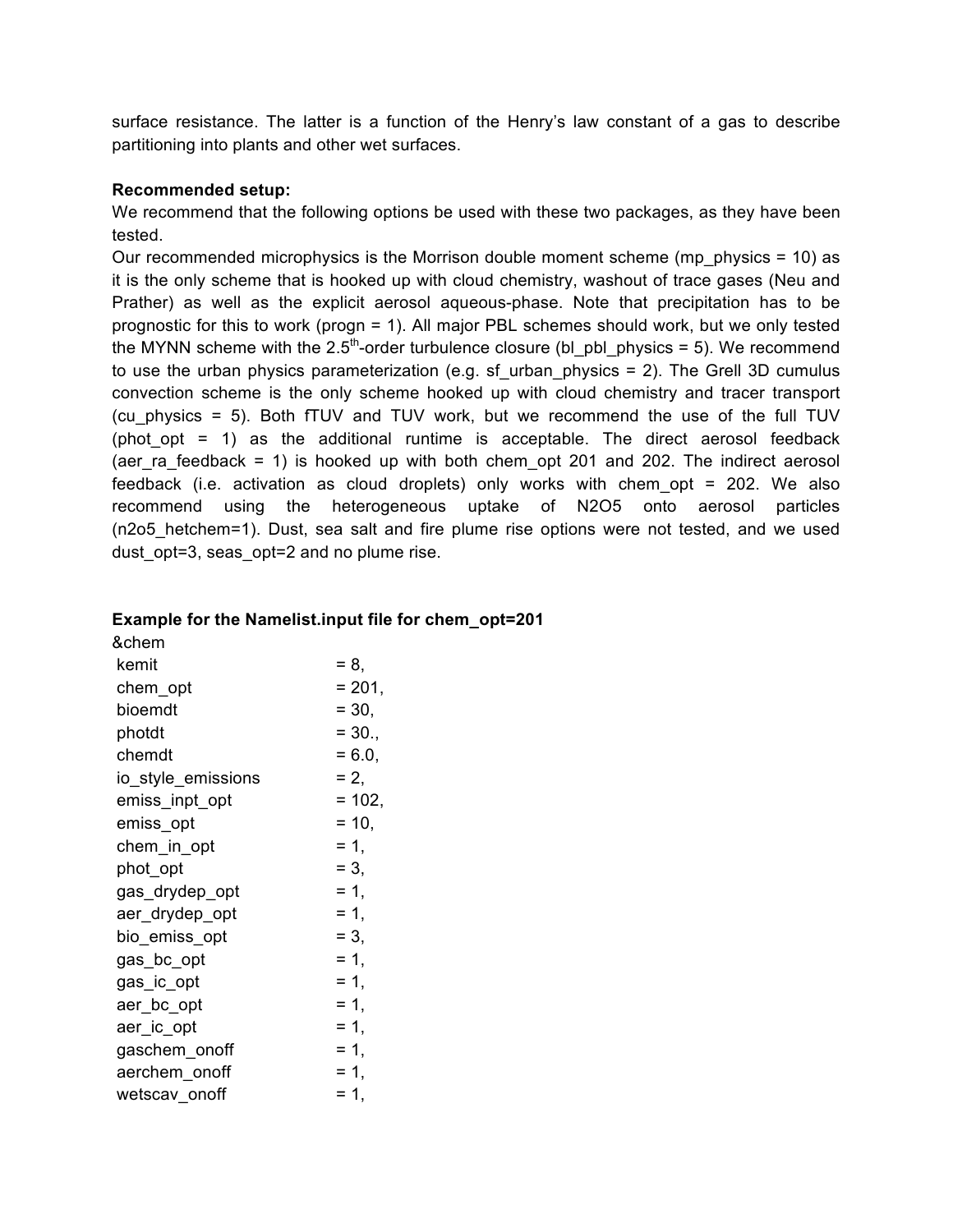| cldchem onoff    | = 0.        |
|------------------|-------------|
| vertmix onoff    | $= 1,$      |
| chem_conv_tr     | $= 1,$      |
| conv tr wetscav  | $= 1,$      |
| conv tr agchem   | $= 0,$      |
| seas opt         | $= 2.$      |
| dust opt         | $= 3.$      |
| dmsemis_opt      | $= 1,$      |
| biomass burn opt | $= 0,$      |
| aer ra feedback  | $= 1.$      |
| n2o5 hetchem     | $= 1.$      |
| ne area          | $= 140.$    |
| opt_pars_out     | $= 1.$      |
| have bcs chem    | $=$ .true., |
| have bcs upper   | $= .true.$  |
|                  |             |

**Example namelist.input for chem\_opt=202:** similar to the namelist.input for chem\_opt = 201

| above, except: |          |
|----------------|----------|
| chem opt       | $= 202.$ |
| cldchem onoff  | $= 1.$   |
| conv_tr_aqchem | $= 1.$   |

# **Boundary Conditions**

Below is a typical mozmapper.inp script species mapping for the conversion of global MOZART data to the new mechanisms MZ-MOSAIC4BINS:

spc\_map = 'o3 -> O3', 'no -> NO', 'no2 -> NO2', 'no3 -> NO3', 'nh3 -> NH3', 'hno3 -> HNO3', 'hno4 -> HO2NO2', 'n2o5 -> N2O5', 'ho -> OH', 'ho2 -> HO2', 'h2o2 -> H2O2', 'ch4 -> CH4', 'co -> CO', 'ch3o2 -> CH3O2', 'ch3ooh -> CH3OOH', 'hcho -> CH2O', 'ch3oh -> CH3OH', 'c2h4 -> C2H4', 'ald -> CH3CHO', 'ch3cooh -> CH3COOH', 'acet -> CH3COCH3', 'mgly -> CH3COCHO', 'paa -> CH3COOOH', 'pan -> PAN', 'mpan -> MPAN', 'macr -> MACR', 'mvk -> MVK', 'c2h6 -> C2H6', 'c3h6 -> C3H6', 'c3h8 -> C3H8', 'c2h5oh -> C2H5OH', 'onit -> ONIT', 'onitr -> ONITR', 'isopr -> ISOP', 'isopn -> ISOPNO3', 'acetol -> HYAC', 'glyald -> GLYALD', 'hydrald -> HYDRALD', 'mek -> MEK', 'bigene -> BIGENE', 'open -> BIGALD', 'bigalk -> BIGALK', 'tol -> TOLUENE', 'cres -> CRESOL', 'dms -> DMS', 'so2 -> SO2', 'sulf -> SO4',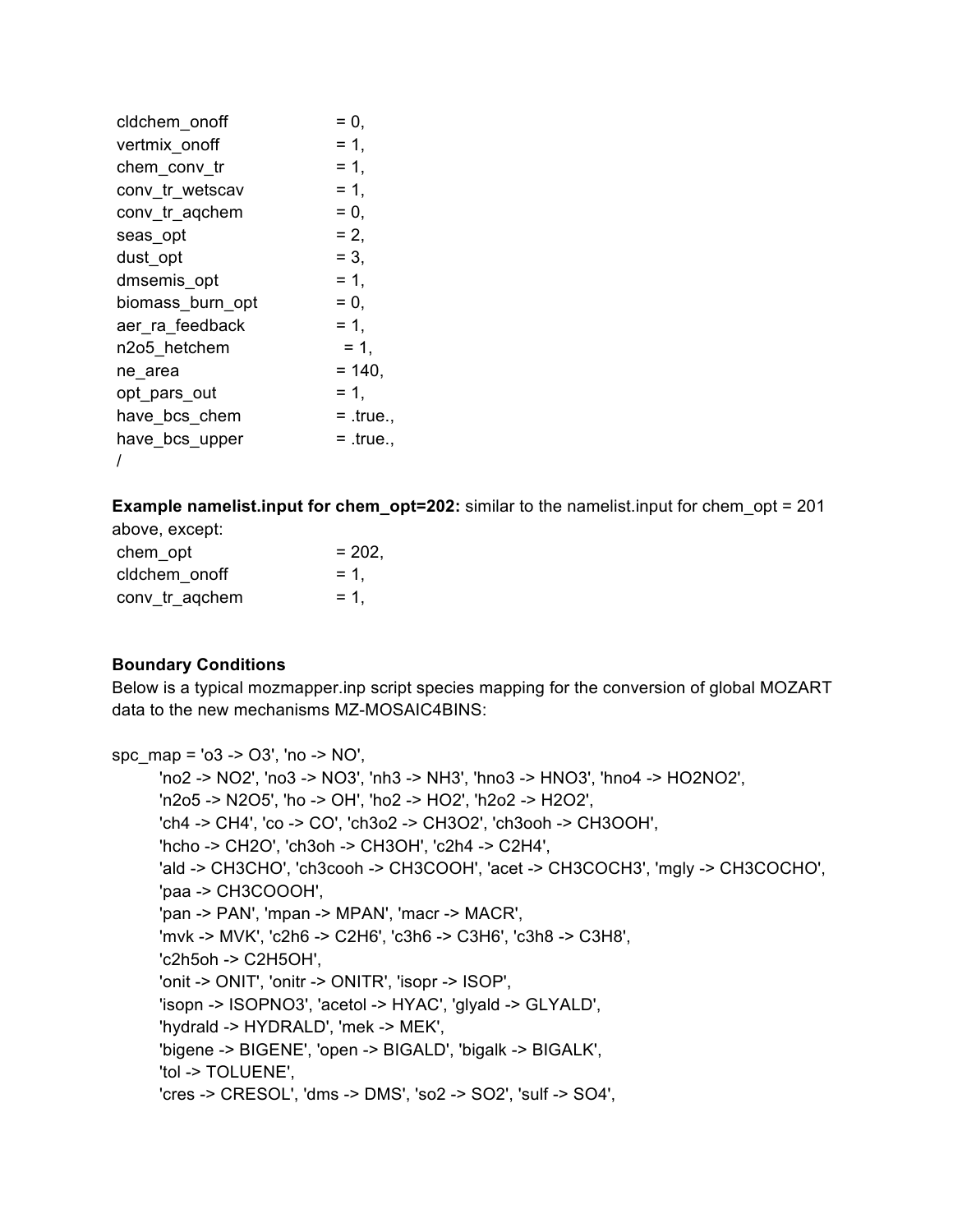'oc a01->9.60024e-2\*OC1+9.60024e-2\*OC2+1.152026\*SOA;1.e9' 'oc a02->.254356\*OC1+.254356\*OC2+3.05226\*SOA;1.e9', 'oc a03->6.00723e-2\*OC1+6.00723e-2\*OC2+.720865\*SOA;1.e9', 'oc a04->.00104\*OC1+.00104\*OC2+.012481\*SOA;1.e9', "bc a01->6.5325E-01\*CB1+6.5325E-01\*CB2;0.413793103e9', 'bc a02->2.5458E-01\*CB1+2.5458E-01\*CB2;0.413793103e9', "bc a03->4.0521E-03\*CB1+4.0521E-03\*CB2;0.413793103e9', 'bc\_a04->1.6794E-06\*CB1+1.6794E-06\*CB2;0.413793103e9', 'so4 a01->2.4433e-2\*SO4:3.31423e9', 'so4\_a02->.47111\*SO4;3.31423e9', 'so4 a03->.47857\*SO4;3.31423e9', 'so4 a04->2.5727e-2\*SO4;3.31423e9', 'no3\_a01->2.4433e-2\*NH4NO3;2.76186e9', 'no3 a02->.47111\*NH4NO3;2.76186e9', 'no3 a03->.47857\*NH4NO3:2.76186e9'. 'no3 a04->2.5727e-2\*NH4NO3;2.76186e9', 'nh4 a01->2.4433e-2\*NH4;6.22876e8', 'nh4 a02->.47111\*NH4;6.22876e8', 'nh4 a03->.47857\*NH4;6.22876e8', 'nh4 a04->2.5727e-2\*NH4;6.22876e8', 'na a01->.2\*SA1;1.e9', 'na a02->.4\*SA1;1.e9', 'na a03->.2\*SA1+.8\*SA2;1.e9', 'na a04->.8\*SA3;1.e9', 'cl a01->.3\*SA1;1.e9', 'cl a02->.6\*SA1;1.e9', 'cl a03->.3\*SA1+1.2\*SA2;1.e9', 'cl a04->1.2\*SA3;1.e9', 'oin a01->0.5\*[DUST1];1.e9', 'oin a02->0.5\*[DUST1]+0.24\*[DUST2];1.e9', 'oin a03->0.76\*[DUST2]+1.0\*[DUST3];1.e9', 'oin a04->1.0\*[DUST4];1.e9', 'num a01->1.73e17\*OC1+1.73e17\*OC2+1.73e17\*SOA+5.64e17\*CB1+5.64e17\*CB2+7.67e16\*SO4+6.39

e16\*NH4NO3+1.44e16\*NH4+3.22e17\*SA1+4.83e17\*SA1+0.5\*3.93e17\*[DUST1];1.0', 'num a02-

>1.71e16\*OC1+1.71e16\*OC2+1.71e16\*SOA+9.91e15\*CB1+9.91e15\*CB2+6.06e16\*SO4+5.05 e16\*NH4NO3+1.14e16\*NH4+2.90e16\*SA1+4.36e16\*SA1+0.5\*1.17e16\*JDUST1]+0.24\*1.17e16 \*[DUST2];1.0',

'num  $a03-$ 

>1.13e14\*OC1+1.13e14\*OC2+1.13e14\*SOA+1.80e12\*CB1+1.80e12\*CB2+2.44e15\*SO4+2.03 e15\*NH4NO3+4.69e14\*NH4+4.12e14\*SA1+1.64e15\*SA2+0.76\*9.55e13\*[DUST2]+9.55e13\*[D UST3];1.0',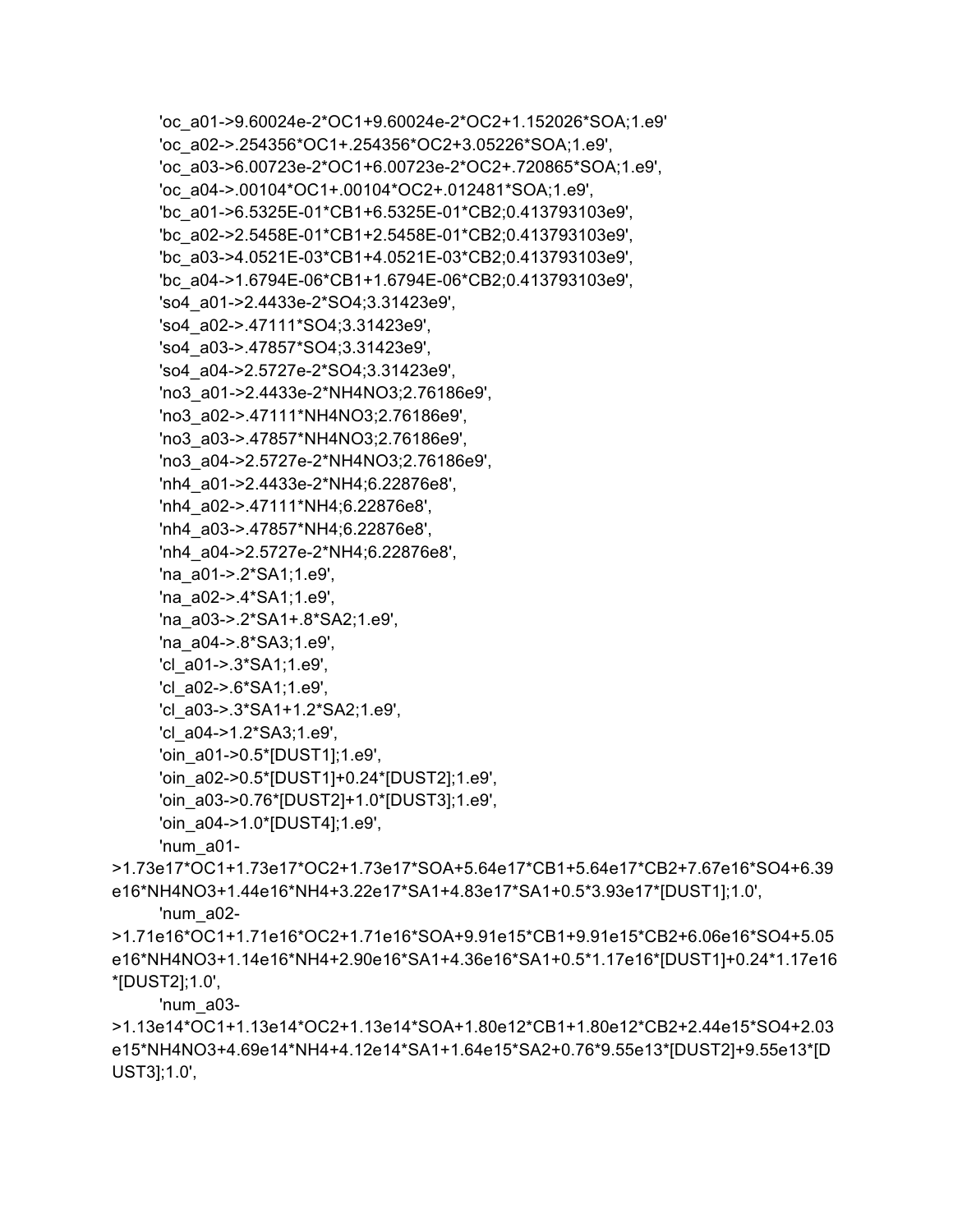'num  $a04-$ 

>4.09e10\*OC1+4.09e10\*OC2+4.09e10\*SOA+3.42e07\*CB1+3.42e07\*CB2+3.25e12\*SO4+2.71 e12\*NH4NO3+6.12e11\*NH4+7.60e13\*SA3+1.49e12\*[DUST4];1.0',

## This is an example for the mapping from the CESM data

spc map = 'o3 -> O3', 'no -> NO', 'no2 -> NO2', 'hno3 -> HNO3', 'hno4 -> HO2NO2', 'ho -> OH', "h2o2 -> H2O2', 'ch4 -> CH4', 'hcho -> CH2O', 'co -> CO', 'c2h6 -> C2H6', 'ald -> CH3CHO', 'pan -> PAN', 'bigene -> BIGENE', 'bigalk -> BIGALK', 'isopr -> ISOP', 'tol -> 0.3\*TOLUENE', 'benzene -> 0.7\*TOLUENE', 'so2 -> SO2', 'bc\_a02->0.2\*BC;1.0', 'bc a03->0.8\*BC;1.0', 'so4 a02->0.4\*SO4;1.0', 'so4 a03->0.5\*SO4;1.0', 'so4 a04->0.1\*SO4;1.0', 'oc a02->0.4\*OC;1.0', 'oc a03->0.5\*OC;1.0', 'oc a04->0.1\*OC;1.0', 'oin\_a02->0.05\*DU01+0.05\*DU02+0.05\*DU03;1.0', 'oin\_a03->0.85\*DU01+0.85\*DU02+0.85\*DU03;1.0', 'oin a04->0.10\*DU01+0.10\*DU02+0.10\*DU03;1.0', 'num\_a02->1.25e07\*BC + 1.47e07\*SO4 + 1.39e07\*OC + 1.18e06\*DU01 + 1.18e06\*DU02 + 1.18e06\*DU03;1.0', 'num\_a03->7.82e05\*BC + 2.88e05\*SO4 + 2.72e05\*OC + 3.14e05\*DU01 + 3.14e05\*DU02 + 3.14e05\*DU03;1.0', 'num a04-> 8.99e02\*SO4 + 8.49e02\*OC + 5.77e02\*DU01 + 5.77e02\*DU02 + 5.77e02\*DU03;1.0'

## **Emissions**

The emission options in the namelist need to be set to: emiss inpt opt  $= 102.$ emiss opt  $= 10,$ 

Additional tracers for antropogenic CO (e\_co\_a) and biomass burning CO (e\_co\_bb) are needed with chem\_opt = 201, 202. If they are not available in the inventory the anthropogenic SOA won't be simulated.

Conversion from CB05-speciated emissions (as provided by U.S. EPA in the NEI modelready files) is done as follows (excerpt from the supplement of the upcoming revised version of Knote et al., 2014b):

- Table Gases: Mapping of emitted species as provided in the emissions input (AQMEII phase 2 data, Carbon Bond Mechanism Version 5 (CB05) speciation) onto the MOZART mechanism. Lumped structure species PAR, OLE and IOLE are converted into MOZART lumped molecules species assuming a (mole-wise) fractional contribution of 0.14, 0.02, and 0.84 of C3H6, BIGENE and BIGALK (based on measurements by Borbon et al., 2013) and the identities given in the table below.

| <b>MOZART species</b> | <b>CB05 Emissions input species</b> |
|-----------------------|-------------------------------------|
| E MACR                | ACROLEIN + BUTADIENE13              |
| E CH3CHO              | ALD2 + ALDX                         |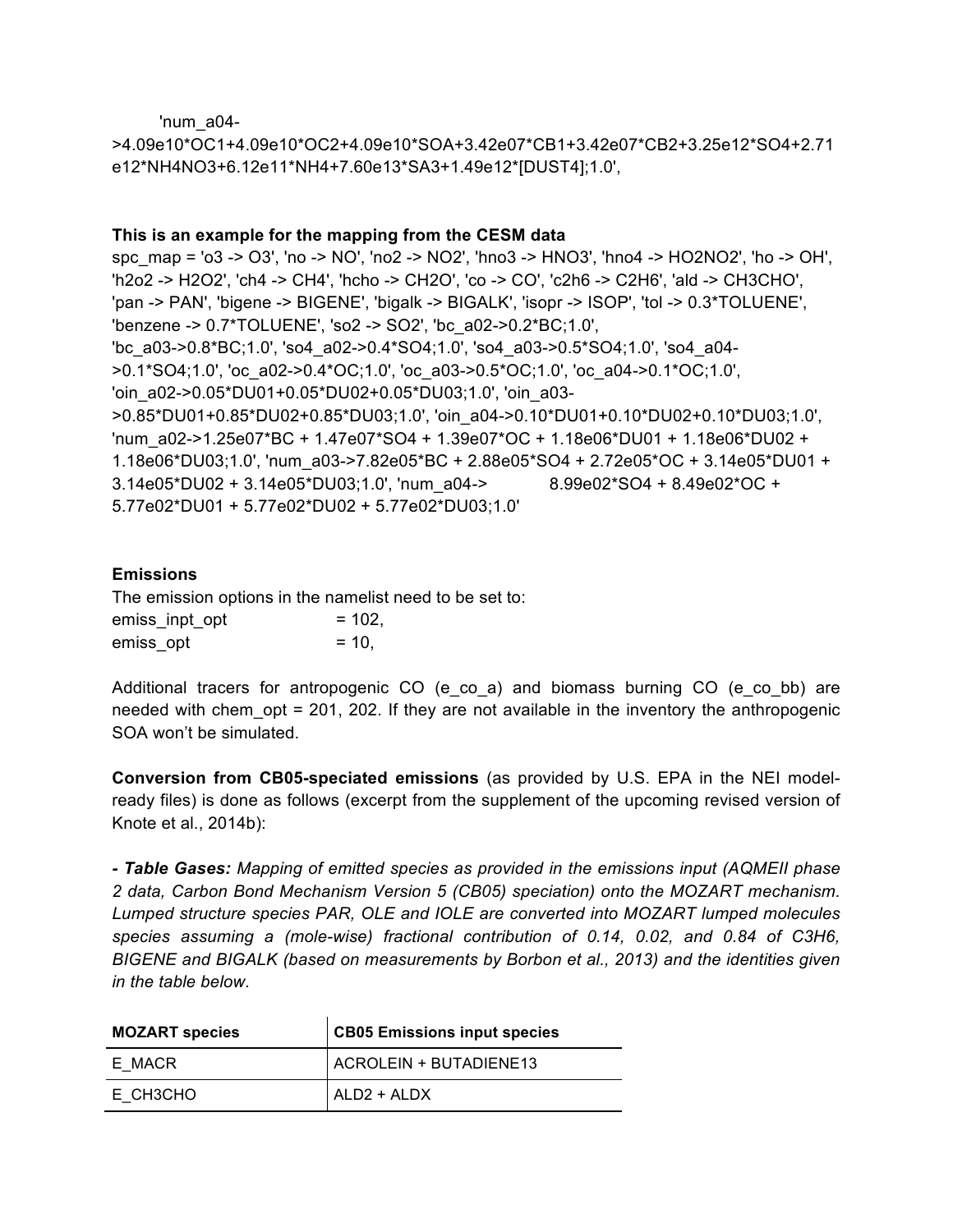| E_BENZENE           | <b>BENZENE</b>                                                   |
|---------------------|------------------------------------------------------------------|
| E_CH4               | CH <sub>4</sub>                                                  |
| $E_{\sim}$ CO       | CO                                                               |
| E_C2H6              | <b>ETHA</b>                                                      |
| E_C2H4              | <b>ETH</b>                                                       |
| E_C2H5OH            | <b>ETOH</b>                                                      |
| E_CH <sub>2</sub> O | <b>FORM</b>                                                      |
| E_ISOP              | <b>ISOP</b>                                                      |
| E_CH3OH             | <b>MEOH</b>                                                      |
| $E$ <sub>_NH3</sub> | NH <sub>3</sub>                                                  |
| E_NO <sub>2</sub>   | NO <sub>2</sub>                                                  |
| $E_N$               | <b>NO</b>                                                        |
| E_HONO              | <b>HONO</b>                                                      |
| E_SO2               | SO <sub>2</sub>                                                  |
| E SULF              | <b>SULF</b>                                                      |
| E_C10H16            | <b>TERP</b>                                                      |
| E_TOLUENE           | <b>TOL</b>                                                       |
| E_XYLENE            | <b>XYL</b>                                                       |
| E_C3H6              | OLE + PAR                                                        |
| E_BIGENE            | OLE + $2 \times$ PAR, IOLE + $2 \times$ PAR                      |
| E BIGALK            | $5 \times PAR$                                                   |
| E_C3H8              | $1.12 \times 10^{-2} \times CO$ (Borbon et al., 2013)            |
| E_CH3COCH3          | 1.18 $\times$ 10 <sup>-2</sup> $\times$ CO (Borbon et al., 2013) |
| E_MVK               | $2.40 \times 10^{-4} \times CO$ (Borbon et al., 2013)            |
| $E_C$ C2H2          | $5.87 \times 10^{-3} \times CO$ (Borbon et al., 2013)            |

*- Table Aerosols: Emissions mapping for aerosol species. Each WRF-chem species listed below is actually 2 variables, for emissions into the Aitken and the accumulation size mode respectively. This is based on a modal aerosol description like e.g. in MADE (Ackermann et al., 1998). We here distribute the emissions input that is not size resolved into the different modes by applying a mass fraction of 0.1 for the Aitken mode and 0.9 for the accumulation mode*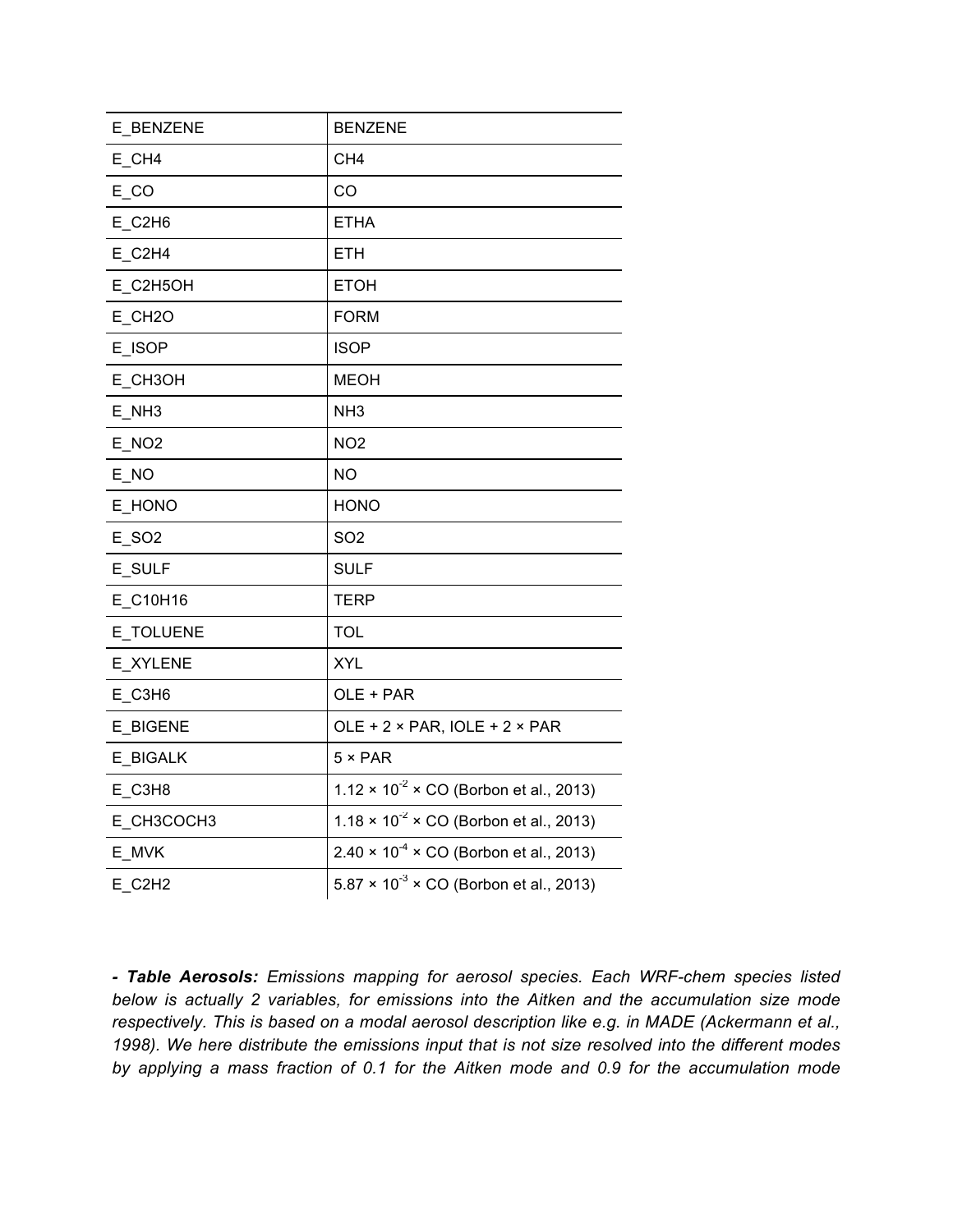| <b>WRF-Chem species</b>           | <b>Emissions input species</b>                                    |
|-----------------------------------|-------------------------------------------------------------------|
| $E_P$ M25                         | PAL + PCA + PFE + PK + PMFINE + PMG + PMN + PMOTHR + PSI +<br>PTI |
| $E$ <sub>_NA</sub>                | <b>PNA</b>                                                        |
| $E$ <sub>_CL</sub>                | <b>PCL</b>                                                        |
| $E$ <sub><math>E</math></sub> $C$ | <b>PEC</b>                                                        |
| E_ORG                             | POC                                                               |
| $E_S$ O4                          | PS <sub>O4</sub>                                                  |
| $E$ <sub>_NO3</sub>               | PNO <sub>3</sub>                                                  |
| E NH4                             | PNH <sub>4</sub>                                                  |
| E PM 10                           | <b>PMC</b>                                                        |

*(based on the work of Elleman and Covert, 2010). Emissions into these two modes are then distributed within WRF-Chem into the size bins of the MOSAIC aerosol module.*

#### **References**

Ackermann, I., Hass, H., Memmesheimer, M., Ebel, A., Binkowski, F. S., Shankar, U.: Modal aerosol dynamics model for Europe: development and first applications, Atmospheric Environment, 32 (17), doi:10.1016/S1352-2310(98)00006-5, 1998.

Borbon, A., Gilman, J., Kuster, W., Grand, N., Chevaillier, S., Colomb, A., Dolgorouky, C., Gros, V., Lopez, M., 735 Sarda-Esteve, R., Holloway, J. S., Stutz, J., Petetin, H., McKeen, S., Beekman, M., Warneke, C., Parrish, D., and De Gouw, J.: Emission ratios of anthropogenic volatile organic compounds in northern mid-latitude megacities: observations versus emission inventories in Los Angeles and Paris, J. Geophys. Res.-Atmos., 118, 2041–2057, doi:10.1002/jgrd.50059, 2013.

Chapman, E. G., Gustafson Jr., W. I., Easter, R. C., Barnard, J. C., Ghan, S. J., Pekour, M. S., and Fast, J. D.: Coupling aerosol-cloud-radiative processes in the WRF-Chem model: Investigating the radiative impact of elevated point sources, Atmos. Chem. Phys., 9, 945–964, doi:10.5194/acp-9-945-2009, 2009.

Easter, R. C., Ghan, S. J., Zhang, Y., Saylor, R. D., Chapman, E. G., Laulainen, N. S., Abdul-Razzak, H., Leung, L. R., Bian, X., and Zaveri, R. A.: MIRAGE: model description and evaluation of aerosols and trace gases, J. Geophys. Res.-Atmos., 109, D20210, doi:10.1029/2004JD004571, 2004.

Elleman, R. A., and Covert, D. S.: Aerosol size distribution modeling with the Community Multiscale Air Quality modeling system in the Pacific Northwest: 3. Size distribution of particles emitted into a mesoscale model. Journal of Geophysical Research: Atmospheres (1984–2012), 115(D3), 2010.

Emmons, L. K., Walters, S., Hess, P. G., Lamarque, J.-F., Pfister, G. G., Fillmore, D., Granier, C., Guenther, A., Kinnison, D., Laepple, T., Orlando, J., Tie, X., Tyndall, G., Wiedinmyer, C., Baughcum, S. L., and Kloster, S.: Description and evaluation of the Model for Ozone and Related chemical Tracers, version 4 (MOZART-4), Geosci. Model Dev., 3, 43-67, doi:10.5194/gmd-3-43-2010, 2010.